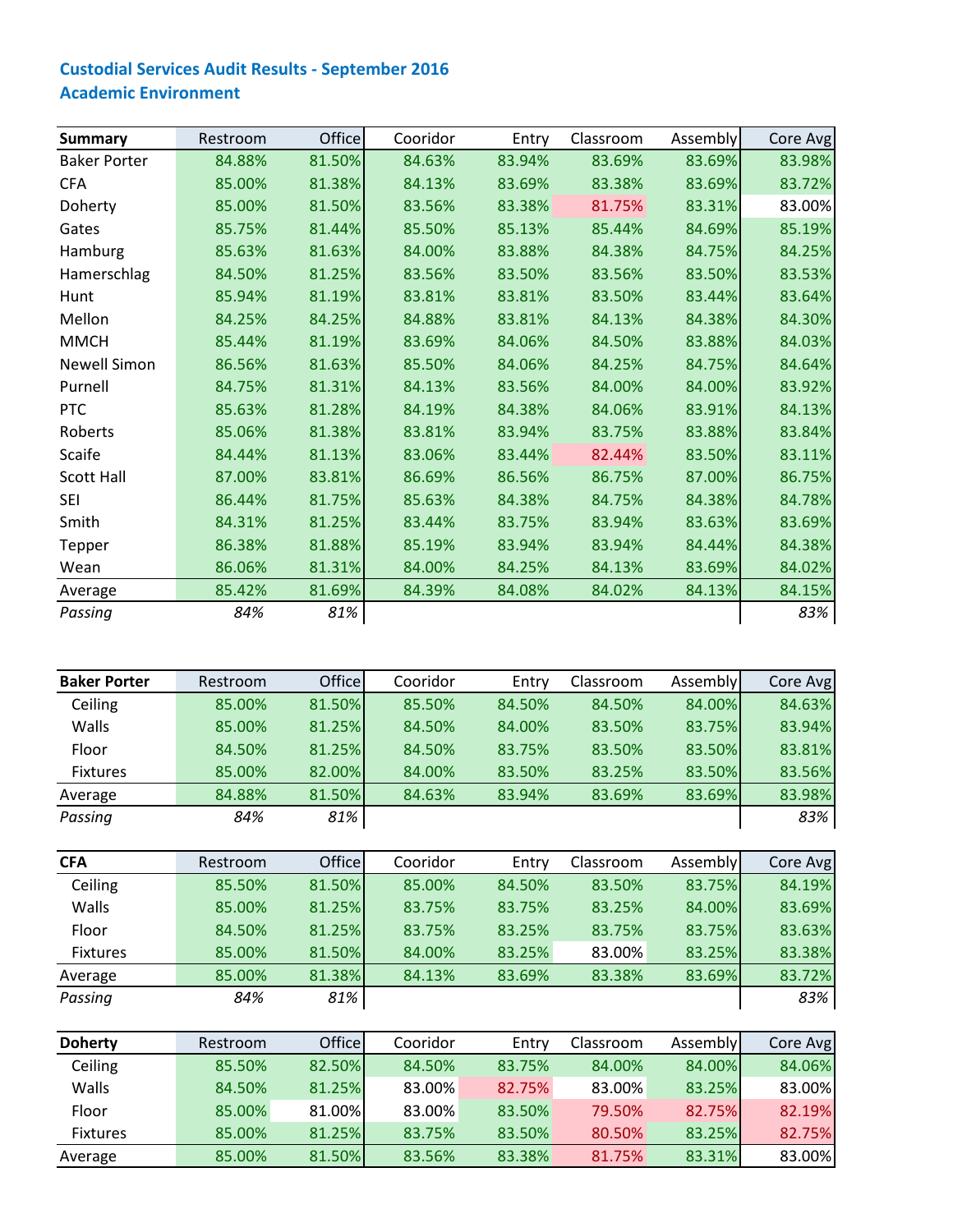| Passing         | 84%      | 81%    |          |        |           |          | 83%      |
|-----------------|----------|--------|----------|--------|-----------|----------|----------|
| Gates           | Restroom | Office | Cooridor | Entry  | Classroom | Assembly | Core Avg |
| Ceiling         | 86.25%   | 82.00% | 85.50%   | 86.25% | 85.50%    | 87.00%   | 86.06%   |
| Walls           | 86.25%   | 81.25% | 85.00%   | 85.00% | 85.00%    | 84.00%   | 84.75%   |
| Floor           | 85.00%   | 81.00% | 85.50%   | 84.50% | 86.25%    | 83.75%   | 85.00%   |
| Fixtures        | 85.50%   | 81.50% | 86.00%   | 84.75% | 85.00%    | 84.00%   | 84.94%   |
| Average         | 85.75%   | 81.44% | 85.50%   | 85.13% | 85.44%    | 84.69%   | 85.19%   |
| Passing         | 84%      | 81%    |          |        |           |          | 83%      |
| <b>Hamburg</b>  | Restroom | Office | Cooridor | Entry  | Classroom | Assembly | Core Avg |
| Ceiling         | 85.50%   | 82.00% | 84.50%   | 83.50% | 84.25%    | 83.50%   | 83.94%   |
| Walls           | 85.00%   | 82.00% | 83.75%   | 84.50% | 83.75%    | 84.75%   | 84.19%   |
| Floor           | 86.25%   | 81.25% | 84.00%   | 83.75% | 84.75%    | 86.25%   | 84.69%   |
| <b>Fixtures</b> | 85.75%   | 81.25% | 83.75%   | 83.75% | 84.75%    | 84.50%   | 84.19%   |
| Average         | 85.63%   | 81.63% | 84.00%   | 83.88% | 84.38%    | 84.75%   | 84.25%   |
| Passing         | 84%      | 81%    |          |        |           |          | 83%      |
| Hamerschlag     | Restroom | Office | Cooridor | Entry  | Classroom | Assembly | Core Avg |
| Ceiling         | 84.50%   | 81.50% | 83.25%   | 83.25% | 84.00%    | 83.75%   | 83.56%   |
| Walls           | 84.50%   | 81.25% | 83.50%   | 83.25% | 83.25%    | 83.25%   | 83.31%   |
| Floor           | 84.00%   | 81.00% | 83.75%   | 83.75% | 83.75%    | 83.75%   | 83.75%   |
| <b>Fixtures</b> | 85.00%   | 81.25% | 83.75%   | 83.75% | 83.25%    | 83.25%   | 83.50%   |
| Average         | 84.50%   | 81.25% | 83.56%   | 83.50% | 83.56%    | 83.50%   | 83.53%   |
| Passing         | 84%      | 81%    |          |        |           |          | 83%      |
| Hunt            | Restroom | Office | Cooridor | Entry  | Classroom | Assembly | Core Avg |
| Ceiling         | 86.25%   | 81.50% | 83.75%   | 83.75% | 84.00%    | 83.75%   | 83.81%   |
| Walls           | 85.00%   | 81.00% | 83.25%   | 84.00% | 83.50%    | 83.25%   | 83.50%   |
| Floor           | 86.00%   | 81.00% | 85.00%   | 83.75% | 83.25%    | 83.25%   | 83.81%   |
| Fixtures        | 86.50%   | 81.25% | 83.25%   | 83.75% | 83.25%    | 83.50%   | 83.44%   |
| Average         | 85.94%   | 81.19% | 83.81%   | 83.81% | 83.50%    | 83.44%   | 83.64%   |
| Passing         | 84%      | 81%    |          |        |           |          | 83%      |
| <b>Mellon</b>   | Restroom | Office | Cooridor | Entry  | Classroom | Assembly | Core Avg |
| Ceiling         | 84.50%   | 84.00% | 84.50%   | 83.50% | 83.75%    | 84.50%   | 84.06%   |
| Walls           | 84.00%   | 84.50% | 84.50%   | 83.75% | 84.00%    | 84.00%   | 84.06%   |
| Floor           | 83.75%   | 84.50% | 85.00%   | 84.00% | 84.75%    | 85.00%   | 84.69%   |
| Fixtures        | 84.75%   | 84.00% | 85.50%   | 84.00% | 84.00%    | 84.00%   | 84.38%   |
| Average         | 84.25%   | 84.25% | 84.88%   | 83.81% | 84.13%    | 84.38%   | 84.30%   |
| Passing         | 84%      | 81%    |          |        |           |          | 83%      |
| <b>MMCH</b>     | Restroom | Office | Cooridor | Entry  | Classroom | Assembly | Core Avg |
| Ceiling         | 86.25%   | 81.50% | 83.25%   | 84.50% | 84.50%    | 84.25%   | 84.13%   |
| Walls           | 85.00%   | 81.00% | 83.75%   | 84.00% | 84.00%    | 83.75%   | 83.88%   |
| Floor           | 85.00%   | 81.25% | 83.75%   | 83.75% | 85.00%    | 84.50%   | 84.25%   |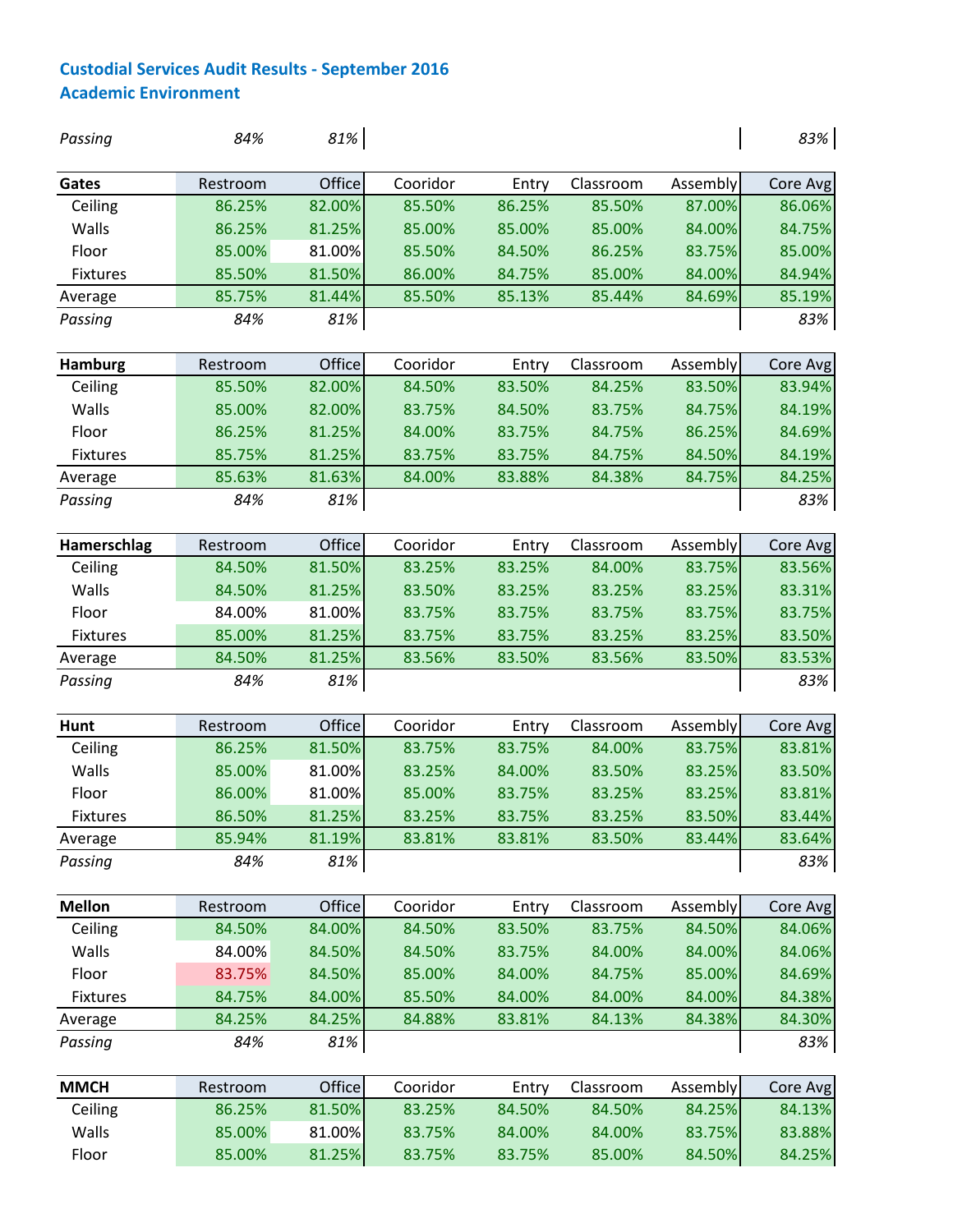| 85.44%<br>81.19%<br>83.88%<br>84.03%<br>83.69%<br>84.06%<br>84.50%<br>Average<br>83%<br>Passing<br>84%<br>81%<br>Cooridor<br><b>Newell Simon</b><br>Office<br>Classroom<br>Assembly<br>Core Avg<br>Restroom<br>Entry<br>82.50%<br>85.50%<br>85.50%<br>85.06%<br>Ceiling<br>87.00%<br>84.50%<br>84.75%<br>Walls<br>81.50%<br>85.00%<br>84.63%<br>86.00%<br>85.00%<br>84.00%<br>84.50%<br>Floor<br>87.00%<br>81.25%<br>85.50%<br>83.75%<br>84.00%<br>84.50%<br>84.44%<br>81.25%<br>84.00%<br>84.44%<br><b>Fixtures</b><br>86.25%<br>86.00%<br>84.00%<br>83.75%<br>86.56%<br>81.63%<br>85.50%<br>84.06%<br>84.25%<br>84.75%<br>84.64%<br>Average<br>81%<br>84%<br>Passing<br>Office<br>Cooridor<br><b>Purnell</b><br>Assembly<br>Restroom<br>Entry<br>Classroom<br>Core Avg<br>81.50%<br>84.50%<br>83.50%<br>85.00%<br>84.44%<br>Ceiling<br>84.75%<br>84.75%<br>Walls<br>84.75%<br>83.75%<br>83.81%<br>81.00%<br>84.00%<br>83.75%<br>83.75%<br>Floor<br>81.50%<br>83.50%<br>84.00%<br>83.69%<br>84.50%<br>83.75%<br>83.50%<br>85.00%<br>81.25%<br>84.50%<br>83.25%<br>84.00%<br>83.25%<br>83.75%<br><b>Fixtures</b><br>81.31%<br>84.75%<br>84.13%<br>83.56%<br>84.00%<br>84.00%<br>83.92%<br>Average<br>84%<br>81%<br>83%<br>Passing<br>Office<br>Cooridor<br><b>PTC</b><br>Classroom<br>Assembly<br>Restroom<br>Entry<br>Core Avg<br>81.38%<br>84.50%<br>84.25%<br>Ceiling<br>86.25%<br>84.50%<br>84.50%<br>83.50%<br>Walls<br>81.00%<br>86.25%<br>84.00%<br>84.13%<br>84.50%<br>84.50%<br>83.50%<br>Floor<br>85.00%<br>81.50%<br>83.75%<br>84.50%<br>83.75%<br>83.94%<br>83.75%<br>85.00%<br>81.25%<br>84.00%<br>84.75%<br>84.75%<br>83.38%<br>84.22%<br><b>Fixtures</b><br>81.28%<br>84.13%<br>85.63%<br>84.19%<br>84.38%<br>83.91%<br>84.06%<br>Average<br>84%<br>81%<br>83%<br>Passing<br>Office<br><b>Roberts</b><br>Cooridor<br>Classroom<br>Entry<br>Assembly<br>Core Avg<br>Restroom<br>Ceiling<br>81.50%<br>84.56%<br>85.00%<br>84.50%<br>84.50%<br>84.50%<br>84.75%<br>Walls<br>81.50%<br>84.00%<br>85.00%<br>83.75%<br>84.00%<br>83.75%<br>Floor<br>81.25%<br>83.75%<br>83.75%<br>83.56%<br>84.75%<br>83.25%<br>83.50%<br>85.50%<br>81.25%<br>83.75%<br>83.50%<br>83.25%<br>83.00%<br>83.38%<br><b>Fixtures</b><br>85.06%<br>81.38%<br>83.81%<br>83.94%<br>83.75%<br>83.88%<br>83.84%<br>Average<br>81%<br>84%<br>83%<br>Passing<br><b>Scaife</b><br>Office<br>Cooridor<br>Classroom<br>Assembly<br>Core Avg<br>Restroom<br>Entry<br>Ceiling<br>81.25%<br>83.25%<br>83.25%<br>84.00%<br>84.00%<br>83.63%<br>84.75%<br>Walls<br>81.25%<br>83.50%<br>83.31%<br>84.25%<br>83.25%<br>83.25%<br>83.25%<br>Floor<br>82.81%<br>84.25%<br>81.00%<br>83.00%<br>83.75%<br>81.25%<br>83.25%<br><b>Fixtures</b><br>84.50%<br>81.00%<br>82.75%<br>83.25%<br>82.69%<br>83.50%<br>81.25%<br>81.13%<br>84.44%<br>83.06%<br>83.44%<br>82.44%<br>83.50%<br>83.11%<br>Average<br>81%<br>83%<br>Passing<br>84%<br>Office<br>Cooridor<br>Classroom<br><b>Scott</b><br>Restroom<br>Entry<br>Assembly<br>Core Avg<br>85.00%<br>Ceiling<br>87.00%<br>87.00%<br>87.25%<br>87.00%<br>87.25% | <b>Fixtures</b> | 85.50% | 81.00% | 84.00% | 84.00% | 84.50% | 83.00% | 83.88% |
|----------------------------------------------------------------------------------------------------------------------------------------------------------------------------------------------------------------------------------------------------------------------------------------------------------------------------------------------------------------------------------------------------------------------------------------------------------------------------------------------------------------------------------------------------------------------------------------------------------------------------------------------------------------------------------------------------------------------------------------------------------------------------------------------------------------------------------------------------------------------------------------------------------------------------------------------------------------------------------------------------------------------------------------------------------------------------------------------------------------------------------------------------------------------------------------------------------------------------------------------------------------------------------------------------------------------------------------------------------------------------------------------------------------------------------------------------------------------------------------------------------------------------------------------------------------------------------------------------------------------------------------------------------------------------------------------------------------------------------------------------------------------------------------------------------------------------------------------------------------------------------------------------------------------------------------------------------------------------------------------------------------------------------------------------------------------------------------------------------------------------------------------------------------------------------------------------------------------------------------------------------------------------------------------------------------------------------------------------------------------------------------------------------------------------------------------------------------------------------------------------------------------------------------------------------------------------------------------------------------------------------------------------------------------------------------------------------------------------------------------------------------------------------------------------------------------------------------------------------------------------------------------------------------------------------------------------------------------------------------------------------------------------------------------------------------------------|-----------------|--------|--------|--------|--------|--------|--------|--------|
|                                                                                                                                                                                                                                                                                                                                                                                                                                                                                                                                                                                                                                                                                                                                                                                                                                                                                                                                                                                                                                                                                                                                                                                                                                                                                                                                                                                                                                                                                                                                                                                                                                                                                                                                                                                                                                                                                                                                                                                                                                                                                                                                                                                                                                                                                                                                                                                                                                                                                                                                                                                                                                                                                                                                                                                                                                                                                                                                                                                                                                                                            |                 |        |        |        |        |        |        |        |
|                                                                                                                                                                                                                                                                                                                                                                                                                                                                                                                                                                                                                                                                                                                                                                                                                                                                                                                                                                                                                                                                                                                                                                                                                                                                                                                                                                                                                                                                                                                                                                                                                                                                                                                                                                                                                                                                                                                                                                                                                                                                                                                                                                                                                                                                                                                                                                                                                                                                                                                                                                                                                                                                                                                                                                                                                                                                                                                                                                                                                                                                            |                 |        |        |        |        |        |        |        |
|                                                                                                                                                                                                                                                                                                                                                                                                                                                                                                                                                                                                                                                                                                                                                                                                                                                                                                                                                                                                                                                                                                                                                                                                                                                                                                                                                                                                                                                                                                                                                                                                                                                                                                                                                                                                                                                                                                                                                                                                                                                                                                                                                                                                                                                                                                                                                                                                                                                                                                                                                                                                                                                                                                                                                                                                                                                                                                                                                                                                                                                                            |                 |        |        |        |        |        |        |        |
|                                                                                                                                                                                                                                                                                                                                                                                                                                                                                                                                                                                                                                                                                                                                                                                                                                                                                                                                                                                                                                                                                                                                                                                                                                                                                                                                                                                                                                                                                                                                                                                                                                                                                                                                                                                                                                                                                                                                                                                                                                                                                                                                                                                                                                                                                                                                                                                                                                                                                                                                                                                                                                                                                                                                                                                                                                                                                                                                                                                                                                                                            |                 |        |        |        |        |        |        |        |
|                                                                                                                                                                                                                                                                                                                                                                                                                                                                                                                                                                                                                                                                                                                                                                                                                                                                                                                                                                                                                                                                                                                                                                                                                                                                                                                                                                                                                                                                                                                                                                                                                                                                                                                                                                                                                                                                                                                                                                                                                                                                                                                                                                                                                                                                                                                                                                                                                                                                                                                                                                                                                                                                                                                                                                                                                                                                                                                                                                                                                                                                            |                 |        |        |        |        |        |        |        |
|                                                                                                                                                                                                                                                                                                                                                                                                                                                                                                                                                                                                                                                                                                                                                                                                                                                                                                                                                                                                                                                                                                                                                                                                                                                                                                                                                                                                                                                                                                                                                                                                                                                                                                                                                                                                                                                                                                                                                                                                                                                                                                                                                                                                                                                                                                                                                                                                                                                                                                                                                                                                                                                                                                                                                                                                                                                                                                                                                                                                                                                                            |                 |        |        |        |        |        |        |        |
|                                                                                                                                                                                                                                                                                                                                                                                                                                                                                                                                                                                                                                                                                                                                                                                                                                                                                                                                                                                                                                                                                                                                                                                                                                                                                                                                                                                                                                                                                                                                                                                                                                                                                                                                                                                                                                                                                                                                                                                                                                                                                                                                                                                                                                                                                                                                                                                                                                                                                                                                                                                                                                                                                                                                                                                                                                                                                                                                                                                                                                                                            |                 |        |        |        |        |        |        |        |
|                                                                                                                                                                                                                                                                                                                                                                                                                                                                                                                                                                                                                                                                                                                                                                                                                                                                                                                                                                                                                                                                                                                                                                                                                                                                                                                                                                                                                                                                                                                                                                                                                                                                                                                                                                                                                                                                                                                                                                                                                                                                                                                                                                                                                                                                                                                                                                                                                                                                                                                                                                                                                                                                                                                                                                                                                                                                                                                                                                                                                                                                            |                 |        |        |        |        |        |        |        |
|                                                                                                                                                                                                                                                                                                                                                                                                                                                                                                                                                                                                                                                                                                                                                                                                                                                                                                                                                                                                                                                                                                                                                                                                                                                                                                                                                                                                                                                                                                                                                                                                                                                                                                                                                                                                                                                                                                                                                                                                                                                                                                                                                                                                                                                                                                                                                                                                                                                                                                                                                                                                                                                                                                                                                                                                                                                                                                                                                                                                                                                                            |                 |        |        |        |        |        |        | 83%    |
|                                                                                                                                                                                                                                                                                                                                                                                                                                                                                                                                                                                                                                                                                                                                                                                                                                                                                                                                                                                                                                                                                                                                                                                                                                                                                                                                                                                                                                                                                                                                                                                                                                                                                                                                                                                                                                                                                                                                                                                                                                                                                                                                                                                                                                                                                                                                                                                                                                                                                                                                                                                                                                                                                                                                                                                                                                                                                                                                                                                                                                                                            |                 |        |        |        |        |        |        |        |
|                                                                                                                                                                                                                                                                                                                                                                                                                                                                                                                                                                                                                                                                                                                                                                                                                                                                                                                                                                                                                                                                                                                                                                                                                                                                                                                                                                                                                                                                                                                                                                                                                                                                                                                                                                                                                                                                                                                                                                                                                                                                                                                                                                                                                                                                                                                                                                                                                                                                                                                                                                                                                                                                                                                                                                                                                                                                                                                                                                                                                                                                            |                 |        |        |        |        |        |        |        |
|                                                                                                                                                                                                                                                                                                                                                                                                                                                                                                                                                                                                                                                                                                                                                                                                                                                                                                                                                                                                                                                                                                                                                                                                                                                                                                                                                                                                                                                                                                                                                                                                                                                                                                                                                                                                                                                                                                                                                                                                                                                                                                                                                                                                                                                                                                                                                                                                                                                                                                                                                                                                                                                                                                                                                                                                                                                                                                                                                                                                                                                                            |                 |        |        |        |        |        |        |        |
|                                                                                                                                                                                                                                                                                                                                                                                                                                                                                                                                                                                                                                                                                                                                                                                                                                                                                                                                                                                                                                                                                                                                                                                                                                                                                                                                                                                                                                                                                                                                                                                                                                                                                                                                                                                                                                                                                                                                                                                                                                                                                                                                                                                                                                                                                                                                                                                                                                                                                                                                                                                                                                                                                                                                                                                                                                                                                                                                                                                                                                                                            |                 |        |        |        |        |        |        |        |
|                                                                                                                                                                                                                                                                                                                                                                                                                                                                                                                                                                                                                                                                                                                                                                                                                                                                                                                                                                                                                                                                                                                                                                                                                                                                                                                                                                                                                                                                                                                                                                                                                                                                                                                                                                                                                                                                                                                                                                                                                                                                                                                                                                                                                                                                                                                                                                                                                                                                                                                                                                                                                                                                                                                                                                                                                                                                                                                                                                                                                                                                            |                 |        |        |        |        |        |        |        |
|                                                                                                                                                                                                                                                                                                                                                                                                                                                                                                                                                                                                                                                                                                                                                                                                                                                                                                                                                                                                                                                                                                                                                                                                                                                                                                                                                                                                                                                                                                                                                                                                                                                                                                                                                                                                                                                                                                                                                                                                                                                                                                                                                                                                                                                                                                                                                                                                                                                                                                                                                                                                                                                                                                                                                                                                                                                                                                                                                                                                                                                                            |                 |        |        |        |        |        |        |        |
|                                                                                                                                                                                                                                                                                                                                                                                                                                                                                                                                                                                                                                                                                                                                                                                                                                                                                                                                                                                                                                                                                                                                                                                                                                                                                                                                                                                                                                                                                                                                                                                                                                                                                                                                                                                                                                                                                                                                                                                                                                                                                                                                                                                                                                                                                                                                                                                                                                                                                                                                                                                                                                                                                                                                                                                                                                                                                                                                                                                                                                                                            |                 |        |        |        |        |        |        |        |
|                                                                                                                                                                                                                                                                                                                                                                                                                                                                                                                                                                                                                                                                                                                                                                                                                                                                                                                                                                                                                                                                                                                                                                                                                                                                                                                                                                                                                                                                                                                                                                                                                                                                                                                                                                                                                                                                                                                                                                                                                                                                                                                                                                                                                                                                                                                                                                                                                                                                                                                                                                                                                                                                                                                                                                                                                                                                                                                                                                                                                                                                            |                 |        |        |        |        |        |        |        |
|                                                                                                                                                                                                                                                                                                                                                                                                                                                                                                                                                                                                                                                                                                                                                                                                                                                                                                                                                                                                                                                                                                                                                                                                                                                                                                                                                                                                                                                                                                                                                                                                                                                                                                                                                                                                                                                                                                                                                                                                                                                                                                                                                                                                                                                                                                                                                                                                                                                                                                                                                                                                                                                                                                                                                                                                                                                                                                                                                                                                                                                                            |                 |        |        |        |        |        |        |        |
|                                                                                                                                                                                                                                                                                                                                                                                                                                                                                                                                                                                                                                                                                                                                                                                                                                                                                                                                                                                                                                                                                                                                                                                                                                                                                                                                                                                                                                                                                                                                                                                                                                                                                                                                                                                                                                                                                                                                                                                                                                                                                                                                                                                                                                                                                                                                                                                                                                                                                                                                                                                                                                                                                                                                                                                                                                                                                                                                                                                                                                                                            |                 |        |        |        |        |        |        |        |
|                                                                                                                                                                                                                                                                                                                                                                                                                                                                                                                                                                                                                                                                                                                                                                                                                                                                                                                                                                                                                                                                                                                                                                                                                                                                                                                                                                                                                                                                                                                                                                                                                                                                                                                                                                                                                                                                                                                                                                                                                                                                                                                                                                                                                                                                                                                                                                                                                                                                                                                                                                                                                                                                                                                                                                                                                                                                                                                                                                                                                                                                            |                 |        |        |        |        |        |        |        |
|                                                                                                                                                                                                                                                                                                                                                                                                                                                                                                                                                                                                                                                                                                                                                                                                                                                                                                                                                                                                                                                                                                                                                                                                                                                                                                                                                                                                                                                                                                                                                                                                                                                                                                                                                                                                                                                                                                                                                                                                                                                                                                                                                                                                                                                                                                                                                                                                                                                                                                                                                                                                                                                                                                                                                                                                                                                                                                                                                                                                                                                                            |                 |        |        |        |        |        |        |        |
|                                                                                                                                                                                                                                                                                                                                                                                                                                                                                                                                                                                                                                                                                                                                                                                                                                                                                                                                                                                                                                                                                                                                                                                                                                                                                                                                                                                                                                                                                                                                                                                                                                                                                                                                                                                                                                                                                                                                                                                                                                                                                                                                                                                                                                                                                                                                                                                                                                                                                                                                                                                                                                                                                                                                                                                                                                                                                                                                                                                                                                                                            |                 |        |        |        |        |        |        |        |
|                                                                                                                                                                                                                                                                                                                                                                                                                                                                                                                                                                                                                                                                                                                                                                                                                                                                                                                                                                                                                                                                                                                                                                                                                                                                                                                                                                                                                                                                                                                                                                                                                                                                                                                                                                                                                                                                                                                                                                                                                                                                                                                                                                                                                                                                                                                                                                                                                                                                                                                                                                                                                                                                                                                                                                                                                                                                                                                                                                                                                                                                            |                 |        |        |        |        |        |        |        |
|                                                                                                                                                                                                                                                                                                                                                                                                                                                                                                                                                                                                                                                                                                                                                                                                                                                                                                                                                                                                                                                                                                                                                                                                                                                                                                                                                                                                                                                                                                                                                                                                                                                                                                                                                                                                                                                                                                                                                                                                                                                                                                                                                                                                                                                                                                                                                                                                                                                                                                                                                                                                                                                                                                                                                                                                                                                                                                                                                                                                                                                                            |                 |        |        |        |        |        |        |        |
|                                                                                                                                                                                                                                                                                                                                                                                                                                                                                                                                                                                                                                                                                                                                                                                                                                                                                                                                                                                                                                                                                                                                                                                                                                                                                                                                                                                                                                                                                                                                                                                                                                                                                                                                                                                                                                                                                                                                                                                                                                                                                                                                                                                                                                                                                                                                                                                                                                                                                                                                                                                                                                                                                                                                                                                                                                                                                                                                                                                                                                                                            |                 |        |        |        |        |        |        |        |
|                                                                                                                                                                                                                                                                                                                                                                                                                                                                                                                                                                                                                                                                                                                                                                                                                                                                                                                                                                                                                                                                                                                                                                                                                                                                                                                                                                                                                                                                                                                                                                                                                                                                                                                                                                                                                                                                                                                                                                                                                                                                                                                                                                                                                                                                                                                                                                                                                                                                                                                                                                                                                                                                                                                                                                                                                                                                                                                                                                                                                                                                            |                 |        |        |        |        |        |        | 83.88% |
|                                                                                                                                                                                                                                                                                                                                                                                                                                                                                                                                                                                                                                                                                                                                                                                                                                                                                                                                                                                                                                                                                                                                                                                                                                                                                                                                                                                                                                                                                                                                                                                                                                                                                                                                                                                                                                                                                                                                                                                                                                                                                                                                                                                                                                                                                                                                                                                                                                                                                                                                                                                                                                                                                                                                                                                                                                                                                                                                                                                                                                                                            |                 |        |        |        |        |        |        |        |
|                                                                                                                                                                                                                                                                                                                                                                                                                                                                                                                                                                                                                                                                                                                                                                                                                                                                                                                                                                                                                                                                                                                                                                                                                                                                                                                                                                                                                                                                                                                                                                                                                                                                                                                                                                                                                                                                                                                                                                                                                                                                                                                                                                                                                                                                                                                                                                                                                                                                                                                                                                                                                                                                                                                                                                                                                                                                                                                                                                                                                                                                            |                 |        |        |        |        |        |        |        |
|                                                                                                                                                                                                                                                                                                                                                                                                                                                                                                                                                                                                                                                                                                                                                                                                                                                                                                                                                                                                                                                                                                                                                                                                                                                                                                                                                                                                                                                                                                                                                                                                                                                                                                                                                                                                                                                                                                                                                                                                                                                                                                                                                                                                                                                                                                                                                                                                                                                                                                                                                                                                                                                                                                                                                                                                                                                                                                                                                                                                                                                                            |                 |        |        |        |        |        |        |        |
|                                                                                                                                                                                                                                                                                                                                                                                                                                                                                                                                                                                                                                                                                                                                                                                                                                                                                                                                                                                                                                                                                                                                                                                                                                                                                                                                                                                                                                                                                                                                                                                                                                                                                                                                                                                                                                                                                                                                                                                                                                                                                                                                                                                                                                                                                                                                                                                                                                                                                                                                                                                                                                                                                                                                                                                                                                                                                                                                                                                                                                                                            |                 |        |        |        |        |        |        |        |
|                                                                                                                                                                                                                                                                                                                                                                                                                                                                                                                                                                                                                                                                                                                                                                                                                                                                                                                                                                                                                                                                                                                                                                                                                                                                                                                                                                                                                                                                                                                                                                                                                                                                                                                                                                                                                                                                                                                                                                                                                                                                                                                                                                                                                                                                                                                                                                                                                                                                                                                                                                                                                                                                                                                                                                                                                                                                                                                                                                                                                                                                            |                 |        |        |        |        |        |        |        |
|                                                                                                                                                                                                                                                                                                                                                                                                                                                                                                                                                                                                                                                                                                                                                                                                                                                                                                                                                                                                                                                                                                                                                                                                                                                                                                                                                                                                                                                                                                                                                                                                                                                                                                                                                                                                                                                                                                                                                                                                                                                                                                                                                                                                                                                                                                                                                                                                                                                                                                                                                                                                                                                                                                                                                                                                                                                                                                                                                                                                                                                                            |                 |        |        |        |        |        |        |        |
|                                                                                                                                                                                                                                                                                                                                                                                                                                                                                                                                                                                                                                                                                                                                                                                                                                                                                                                                                                                                                                                                                                                                                                                                                                                                                                                                                                                                                                                                                                                                                                                                                                                                                                                                                                                                                                                                                                                                                                                                                                                                                                                                                                                                                                                                                                                                                                                                                                                                                                                                                                                                                                                                                                                                                                                                                                                                                                                                                                                                                                                                            |                 |        |        |        |        |        |        |        |
|                                                                                                                                                                                                                                                                                                                                                                                                                                                                                                                                                                                                                                                                                                                                                                                                                                                                                                                                                                                                                                                                                                                                                                                                                                                                                                                                                                                                                                                                                                                                                                                                                                                                                                                                                                                                                                                                                                                                                                                                                                                                                                                                                                                                                                                                                                                                                                                                                                                                                                                                                                                                                                                                                                                                                                                                                                                                                                                                                                                                                                                                            |                 |        |        |        |        |        |        |        |
|                                                                                                                                                                                                                                                                                                                                                                                                                                                                                                                                                                                                                                                                                                                                                                                                                                                                                                                                                                                                                                                                                                                                                                                                                                                                                                                                                                                                                                                                                                                                                                                                                                                                                                                                                                                                                                                                                                                                                                                                                                                                                                                                                                                                                                                                                                                                                                                                                                                                                                                                                                                                                                                                                                                                                                                                                                                                                                                                                                                                                                                                            |                 |        |        |        |        |        |        |        |
|                                                                                                                                                                                                                                                                                                                                                                                                                                                                                                                                                                                                                                                                                                                                                                                                                                                                                                                                                                                                                                                                                                                                                                                                                                                                                                                                                                                                                                                                                                                                                                                                                                                                                                                                                                                                                                                                                                                                                                                                                                                                                                                                                                                                                                                                                                                                                                                                                                                                                                                                                                                                                                                                                                                                                                                                                                                                                                                                                                                                                                                                            |                 |        |        |        |        |        |        |        |
|                                                                                                                                                                                                                                                                                                                                                                                                                                                                                                                                                                                                                                                                                                                                                                                                                                                                                                                                                                                                                                                                                                                                                                                                                                                                                                                                                                                                                                                                                                                                                                                                                                                                                                                                                                                                                                                                                                                                                                                                                                                                                                                                                                                                                                                                                                                                                                                                                                                                                                                                                                                                                                                                                                                                                                                                                                                                                                                                                                                                                                                                            |                 |        |        |        |        |        |        |        |
|                                                                                                                                                                                                                                                                                                                                                                                                                                                                                                                                                                                                                                                                                                                                                                                                                                                                                                                                                                                                                                                                                                                                                                                                                                                                                                                                                                                                                                                                                                                                                                                                                                                                                                                                                                                                                                                                                                                                                                                                                                                                                                                                                                                                                                                                                                                                                                                                                                                                                                                                                                                                                                                                                                                                                                                                                                                                                                                                                                                                                                                                            |                 |        |        |        |        |        |        |        |
|                                                                                                                                                                                                                                                                                                                                                                                                                                                                                                                                                                                                                                                                                                                                                                                                                                                                                                                                                                                                                                                                                                                                                                                                                                                                                                                                                                                                                                                                                                                                                                                                                                                                                                                                                                                                                                                                                                                                                                                                                                                                                                                                                                                                                                                                                                                                                                                                                                                                                                                                                                                                                                                                                                                                                                                                                                                                                                                                                                                                                                                                            |                 |        |        |        |        |        |        | 87.13% |